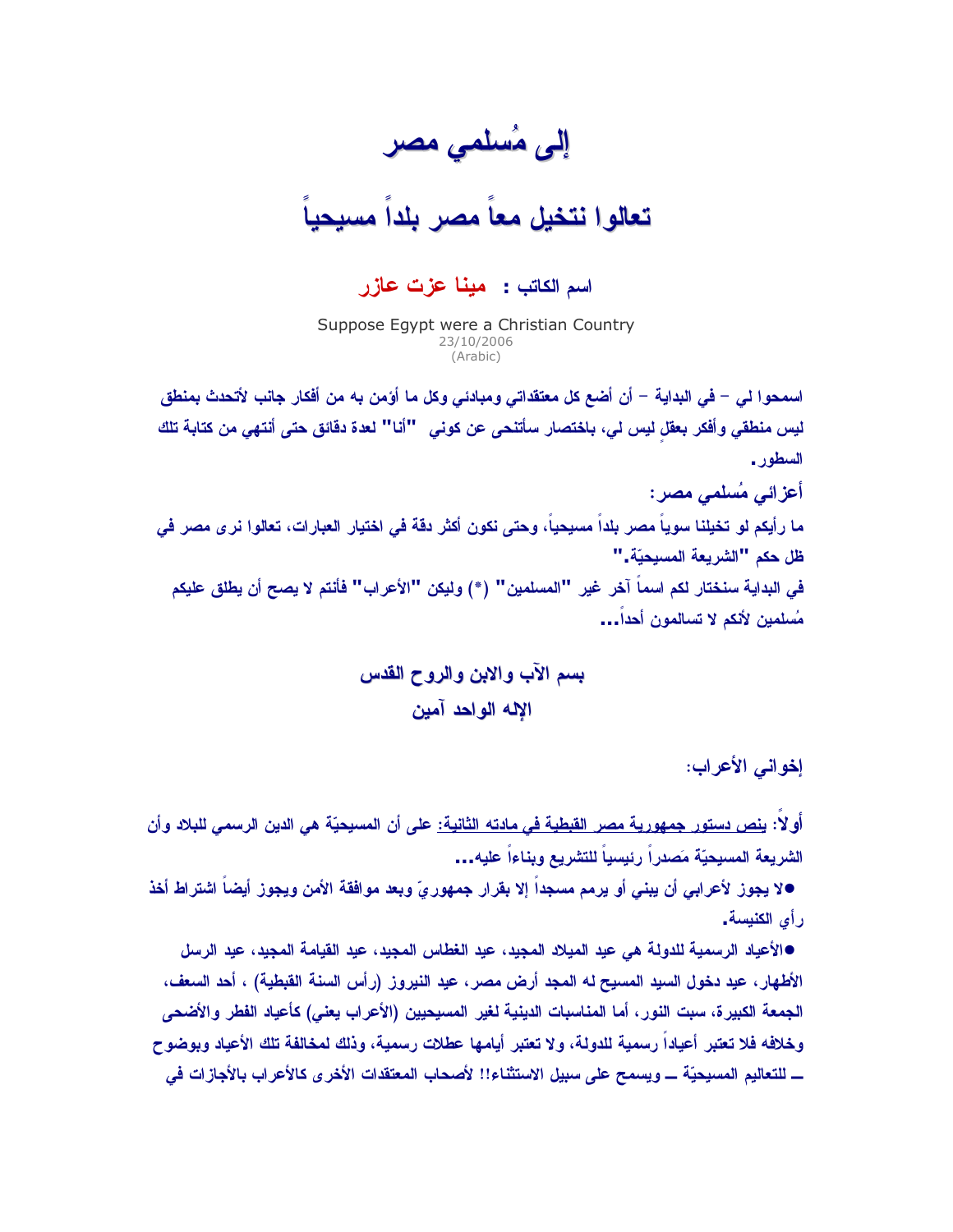أعيادهم إلا إذا اقتضت الضرورة خلاف ذلك ويحق للمدارس والجامعات إقامة الامتحانات لطلابهم في تلك الأيام حبث أنها لا تعد عطلات رسمبة.

●تطبق قوانين الشريعة المسيحيّة على الكافة في جميع المسائل المدنيّة والأحوال الشخصيّة فيما عدا أمور الزواج والطلاق فتترك لكل فئة تنظمها كيفما يترآى لها مع مراعاة أنه فى حالة اختلاف المذهب بين أتباع الدين الواحد تطبق أحكام الشريعة المسيحيّة أيضاً حيث لا يُباح الطلاق وتعدد الزوجات، وبالقطع فإن الحرية مطلقة لأي من أتباع الديانات الأخرى في تغيير ملَّتهم رغبهَ في التحايل على القانون...

أمثلة على ذلك: إن أراد الزوج الأعرابي السنِّي (المسلم السنِّي سابقاً) تطليق زوجته (الأعرابيّة السنيّة) فعلمت الزوجة وأرادت أن توقف ذلك، فما عليها سوى أن تغير مذهبها إلى المذهب الشيعي وفي هذه الحالة لا تنطبق عليهما سوى أحكام الشريعة المسيحيّة فلا يجوز الطلاق!!

ونفس الحال إذا أراد الزوج الأعرابي السنِّي (المسلم سابقاً) أن يتزوج بأخرى فأحكام الشريعة المسيحية لا تبيح تعدد الزوجات بل وتعتبرها القوانين المصرية (جريمة كبرى)

●تصبح الكلية الإكليريكية جامعة دينية وعلميّة في نفس الوقت، حيث تنشأ بها كليات الطب والهندسة والعلوم والآداب وتأخذ الطلاب ذوي المجموع المتدنى في الثانوية العامة ولا يجوز الالتحاق بها من قبل غير المسيحيين! ولا يجوز لكلية الأزهر الخاصة بالإخوة الأعراب تدريس أي علوم غير العلوم الدينية! ●يشترط في رئيس الجمهورية أن يكون مصرياً مسبحياً من أب وأم مصريِّيْن مسبِحيِّيْن!

●بالنسبة للأجهزة الحساسة في الدولة كالمخابرات العامة وأمن الدولة والقوات المسلحة ويعض المواقع القيادية الأخرى كالمحافظين ورؤساء الجامعات لا يتم اختيار إعرابيين لهذه المواقع إلا في أضيق الحدود وذلك لأغراض أمنية! مع ملاحظة أن هذا لا يخل أبداً بالنص الدستور يالذي يؤكد على أن "البشر متساوون أمام القانون في الحقوق والواجبات، ولا تفرقه فيما بينهم بسبب العرق أو الجنس أو الدين أو العقيدة السياسيّة" ●تنزَع مكبرات الصوت من دور العبادة الخاصة بالإخوة الأعراب لما فيها من ضوضاء وتلوث سمعي، حيث أننا نسعي إلى مدينة هادئة نظيفة متطورة، وأيضاً لإمكانية استخدامها لأغراض تبشيرية، حيث ينص قانون البلاد على حظر النشاطات التبشيريّة بكافة أنواعها!

●يُسَنّ تشريع خاص لتجريم الجهر بأكل اللحوم أو أي منتجات حيوانيّة في فترات الصيامات المختلفة و.هي الـــــ٥٥ يوم للصيام الكبير ، والــــ ٤٣ يوم للصيام الصغير ، وصيام الرسل وصيام السيدة العذراء، والأربعاء والجمعة من كل أسبوع ويعاقب مرتكب تلك الجريمة بالحبس لمده ستة أشهر تصل إلى سنة مع توقيع غرامة حدها الأدنى ٥٠٠ جنيه! وذلك مراعاة لمشاعر الصائمين في تلك الأيام المقدسة!

●العطلة الرسميّة للبلاد هي يوم الأحد ويجوز – استثناءً – لغير المسيحييّن أن يحصلوا على إذن لمدة نصف ساعة في يوم الجمعة وهو اليوم المُخصص لتأدية شعائرهم الدينيّة..

●وطبقاً لمبدأ حريّة العقيدة فإنه يجوز لأى شخص إشهار مسيحيته ويجب مساعدته وتوفير كافة السبل لسرعة إنهاء إجراءات الإشهار، ولكن مع ملاحظة أنه لا يجوز لمسيحي أن يرتد عن دينه لما في ذلك من مخالفة صريحة لتعاليم ديانتنا المسيحيّة الحقة!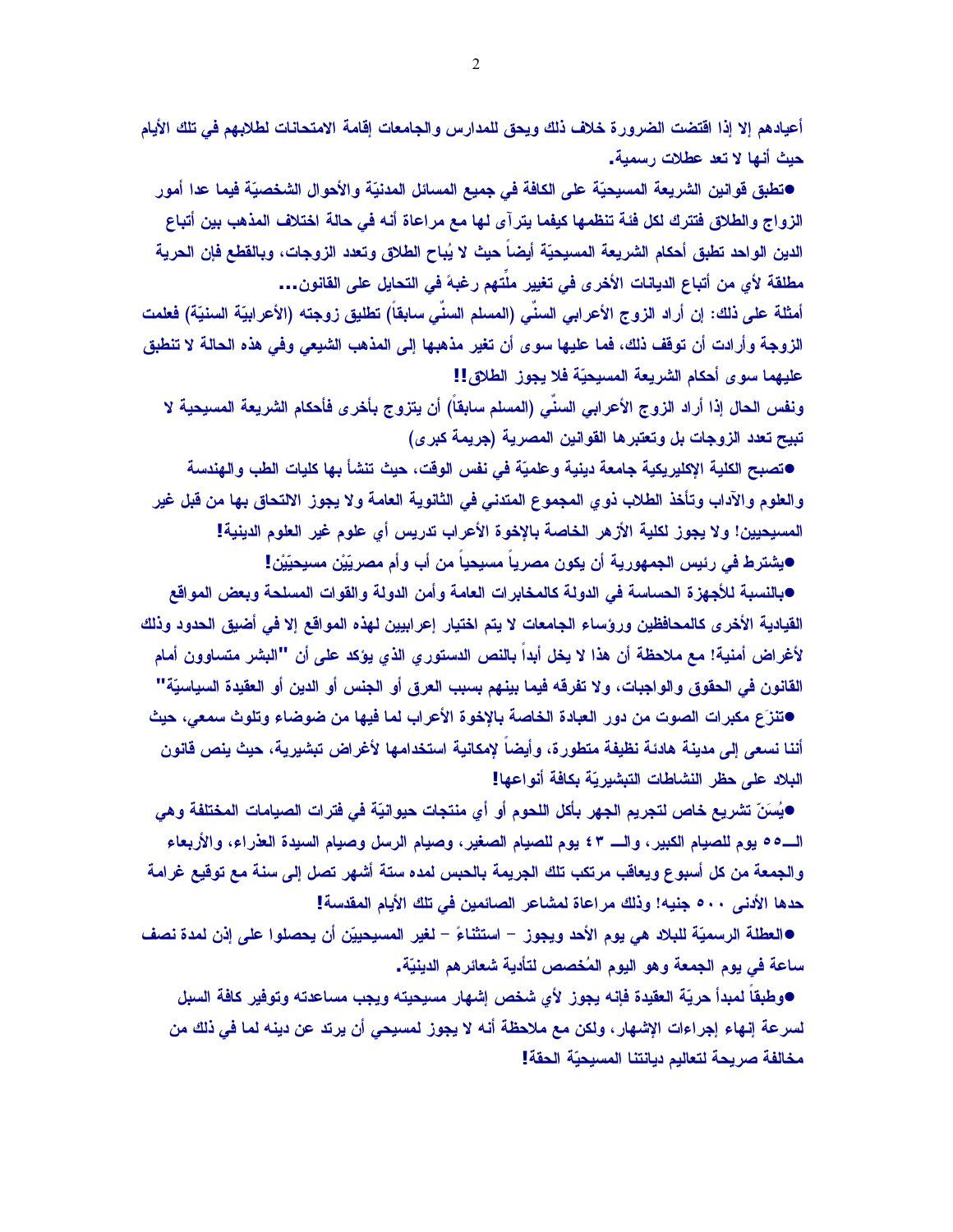تْأنيا: فيما يتعلق بالمناهج التعليميّة: يتم تدريس اللغة القبطية: كمادة أساسيه في المدارس وتدرس قواعدها عن طريق تدريس بعض الإصحاحات من الكتاب المقدس يكون حفظها إجبار ى، ويجب أن تشمل الإصحاحات المقدسة الحقائق الإيمانية والعقائد المسيحية مثل: فداء الله للإسبان، عقيدة التثليث والتوحيد، حيث الله واحد مثلث الأقانيم، النصوص الدينيّة التي تشير. إلى حقيقة تجسد الله الكلمة وصلبه وموته وقيامته من الأموات كما في الكتب وصعوده إلى السموات وجلوسه عن يمين أبيه، حيث يتم شرح تلك الآيات المقدسة وتلقينها لجميع الطلاب المسيحييّن وغير هم، كما يجب التأكيد على تحذير السيد المسيح له المجد من الأنبياء الكذبة الذين سيأتون بعده، ويجب أيضاً تدريس ذلك لجميع طلبة مصر ! سواء في مناهج اللغة القبطية أو العربيّة التي سيراعي تهميشها تدريجياً حتى تتلاشى تماماً من مصر <u>!</u>

●في بداية اليوم الدراسي في أي مدرسة يجب على الطالب ـــ المسيحي بالطبع ـــ الذي يتلو النشرة المدرسيّة أن يتلو قانون الإيمان المسيحي كاملاً ثم يقرأ أصحاحاً من الإنجيل، ثم النشرة المدرسية ثم يقول "يسوع هو المخلص" ثلاث مرات ويهتف خلفه "'جميع الطلبة بلا استثناء" ثم يقول تحية العلم.

ثالثاً: بالنسبة لوسائل الإعلام: يُعد (اتحاد الإذاعة والتليفزيون) مرفقاً حكومياً عاماً ملكيته للشعب المصرى من دافعي الضرائب بكافه أطيافه ومراعاة وتأكيداً على ذلك قررنا ما يلي:

●تنشأ إذاعة خاصة تسمى بإذاعة (الكتاب المقدس) تذيع على مدار الــــ ٢٤ ساعة "ما تيسّر " من الكتاب المُقدس وأيضاً تهتم بالتفاسير الدينية والعظات الروحية والترانيم.

●يُنقل القداس الإلهي كاملاً ومباشراً من الكاتدرائية المرفسية الكبر ي بالعباسيّة يوم الأحد على القناة الأولى، يعقبه عظة روحية لقدس أبينا القمص/ زكريا بطرس (وما أدراك مَنْ القمص زكريا بطرس!) وتذاع جميع القداسات والعشيات التي تقيمها الكنيسة على القنوات الرئيسية للتليفزيون المصرى بجانب البرامج الدينيّة اليومية والأسبوعية حتى يلعب الإعلام دوره الحقيقي في زيادة التقوى والإيمان لدى شعب مصرنا الحبيب. ●تُخصص صفحه كاملة في جريدة "الأهرام" الأوسع انتشاراً للعالم العلامة القمص / زكريا بطرس يشرح ويفسر فيه الحقائق الإيمانية المسيحية ويفند ادعاءات "الكفرة" الذين بنكرون تجسد الرب وفداءه

للإنسان والذين يدّعون بوجود أنبياء آخرين بعد السيد المسيح له المجد (ونحن لا نقصد بالطبع الإخوة الأعراب في ذلك، كلا، وألف كلا) !

●يقوم قطاع الإنتاج باتحاد الإذاعة والتلفزيون والشركة المصرية لمدينة الإنتاج الإعلامي بإنتاج المسلسلات الدينية ضخمة التكلفة والتي تتناول سير الآباء الأولين، والشهداء الأبرار والقديسين الذي ضحوا بحياتهم لأجل إيمانهم في كل فترات الاضطهاد التي مرت على مصر سواء في العصور الرومانية أو الإسلامية التي تميزت بالظلمة والجهل والغوغائية!

●وإعمالا لمبادئ المساواة التي ينص عليها دستور بلادنا ولأن الأعراب (حبايبنا برضه) تقرر إذاعة تسجيل صلاة عيد الفطر وعيد الأضحى الخاص بالإخوة الأعراب (وبعد كام سنة سنذيعهما على الهواء) وستخصص ساعة لكل صلاة، أي ساعتان – كاملتان – على مدار العام وذلك تأكيدا على أننا نسيج واحد وأن الدين لله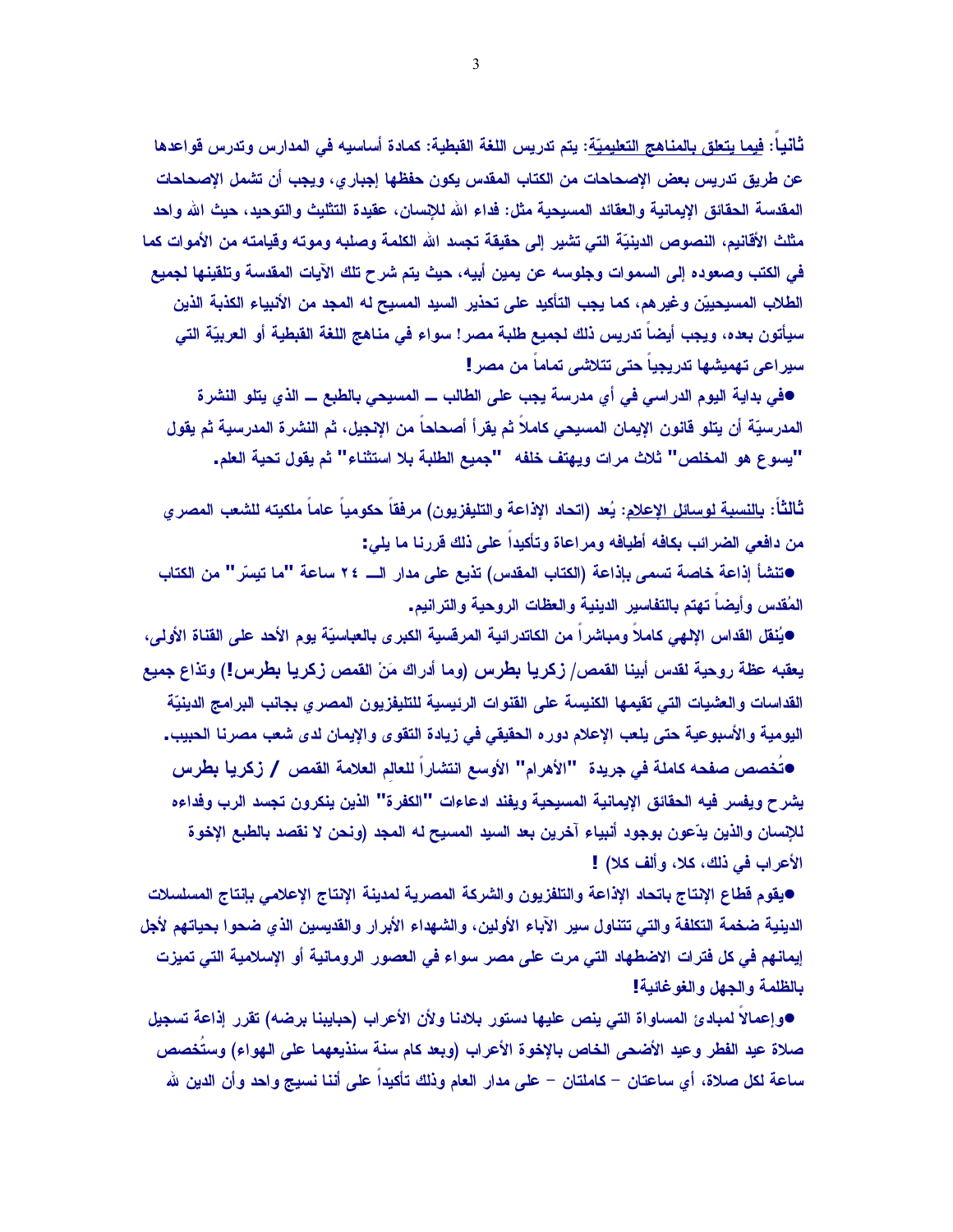والوطن للجميع، فلا فرق بين مسيحي وأعرابي، الكل سواء!

●كما ستتم إذاعة مقتطفات من صلاة الجمعة أسبوعياً على إحدى القنوات الفضائية المملوكة للدولة وعلى الفضائية المصرية الموجهة للسعوديّة (\*\*) وغنيٌّ عن الذكر أن ذلك سبِتوقف في أيام الصيامات حيث أنها أيام مقدسة!

ر ا**بـعا**: بـالنسبـة للمُعامـلات الإنسـانيّـة: ونـحن نـؤكد أننـا مدركين تمـامـاً أنـه و.مـع مرور الوقت وكنتيجة حتمية لقو انيننا وقر ار اتنا سالفة الذكر ستحدث حالة من حالات الاحتقان الطائفي وكر اهية وعدم قبول الآخر في الشارع المصرى:

●كأن يهاجم "مختلاً عقلياً" مثلاً إحدى دور العبادة للإخوة الأعراب ويقتل رواده وذلك نتيجة الإساءات التي توجه للمسيحيّة من دول العالم الإسلامي. كالسعوديّة وغيرها من البلدان التي تمارس حرية الرأى بصورة خاطئة!

●أو كأن يثير مشهد فتاة لا ترتدى الصليب أو ترتدى الحجاب حفيظة بعض المواطنين فينعتونها بلفظ خارج أو ينظرون إليها نظرة استعلاء أو استهجان، ونفس الحال بالنسبة للشخص الذي يطلق لحيته أو يرتدي جلبابا قصيرا كما اعتاد الإخوة الأعراب!

●أو كأن يهاجم مدرس أو أستاذ جامعة معتقدات الإخوة الأعراب ويعنفهم على معتقداتهم ظناً منه – وهو مخطئ الظن بالطبع – أن البلد بلا ضابط أو رابط وأن الإساءة حقاً ممنوحاً له.

●أو كأن يتعنت موظف حكومي في قضاء مصلحة للإخوة الأعراب لأنه مسيحي ملتزم (شويتين زيادة!)

●أو كأن يعتلي منابر الكنائس بعض الآباء الكهنة الذين يتطرفون "قليلاً" في تفسيراتهم مما قد يسبب الإساءة للأخوة الأعراب!

●أو كأن تظهر أجيال قادمة من الشباب تمّ تنشئتها على كراهية الآخر ونبذه ومحاولة التنكيل به كلما سنحت الفر صبة..

●أو كأن يحاول بعض شباب المسبحيين "المتحمس" خطف فتيات الأعراب راشدات كن أو أطفال طمعاً منهم في هدايتهن والتمتع بهن (في الحلال!) أو فقط لمجرد إدخالهن في المسبحية قسراً وهذا بالطبع ضد تعاليم المسبحيّة وإذا ثبت ذلك ستتم إعادة الفتاة فوراً (أنتم بالطبع أذكى من أن تطالبوا بمعاقبة الشاب المسبحى، فأنتم تعلمون جيداً أننا في بلد مسيحي) ولكن في أغلب الحالات إن لم يكن كلها يتبين لنا ــــ ومن خلال تحرياتنا الخاصة ـــ أن الفتاة أشهرت مسيحيتها بكامل إرادتها (حيث هداها الرّبُّ إلى الديانة الحقة وأنعم عليها بنعمة الإيمان) وبهذا؛

●و لأننا في بلد يؤمن بحرية العقيدة – لا يستطيع أحد مراجعة الفتاة أو التشويش على نفحات إيمانها أو حتى رؤيتها فهى أصبحت فى حماية الدولة! (وربنا يهتدي الجميع إلى المسبحيّة ليتركوا ما هم فيه من ضلال)

ونحن نؤكد على أن ما سيحدث لن يزيد عن كونه "أفعالاً فردية" لا تعبر بأى حال من الأحوال عن المجتمع المصرى الذي يتميز بالمحبة والتسامح والإخاء وتجانس عنصرى الأمة ونحن سنحاول تحديث الخطاب الديني "على الجانبين!" لنزع بذور الفتنة.